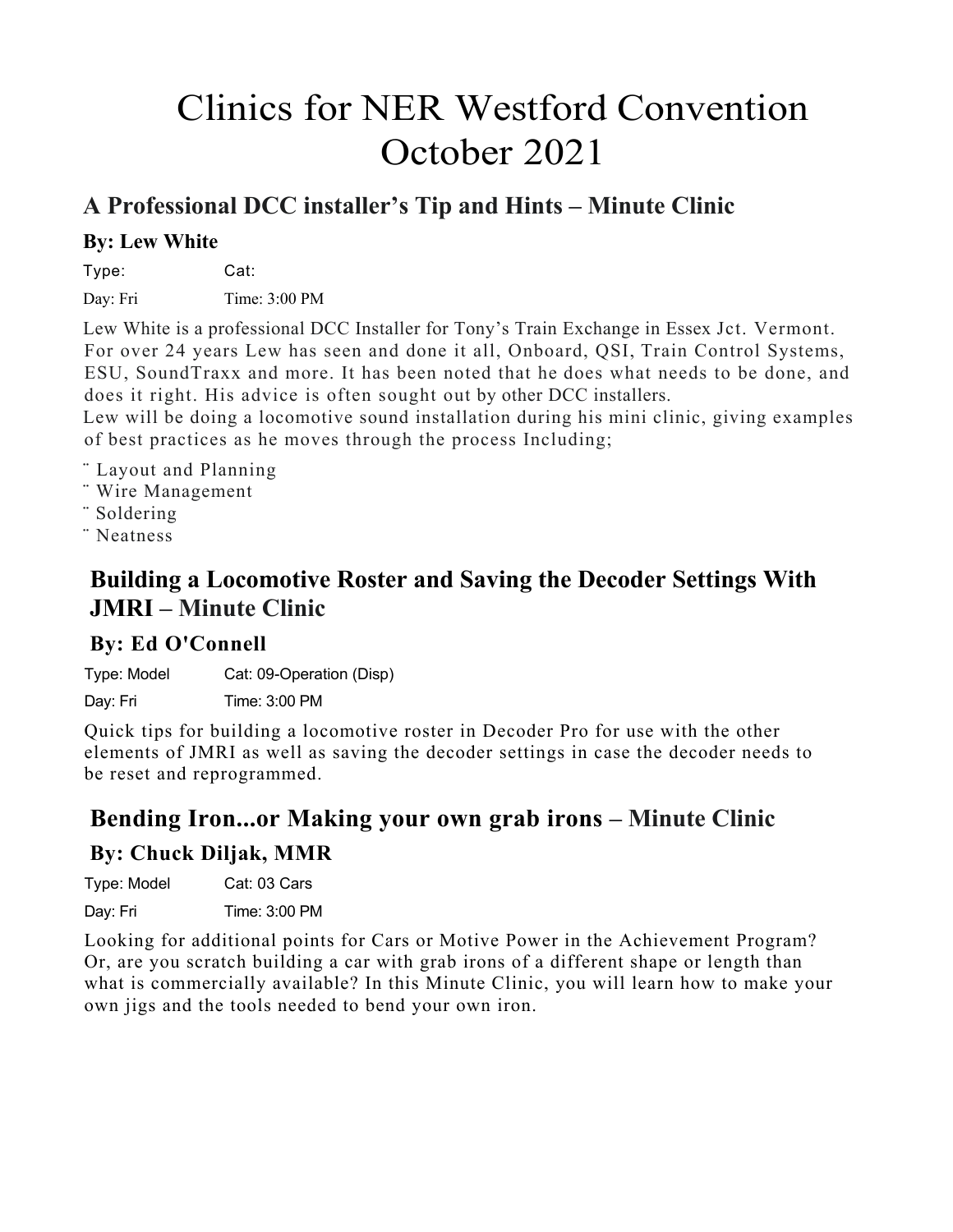# **Coloring Wooden Walls with Chalk – Minute Clinic**

#### **By: Sue Osberg**

Type: Model Cat: 04-Structures

Day: Fri Time: 3:00 PM

Looking for something different to do with the walls of your wooden structures? Here's a suggestion: use chalks. Chalk can provide a different sort of look for wooden walls, whether the walls are laser cut or are board-on-board. Using several shades of chalk provides a kind of "built-in" weathered look to the walls or boards. Check out this clinic for something different.

# **Details, Details, Details or "Don't Sweat the Small Stuff"**

#### **By: Rudolf Slovacek**

| Type: Model | Cat: Misc     |
|-------------|---------------|
| Day: Fri    | Time: 5:00 PM |

How often have you heard the phrase "You need more detail for your layout or your contest model"? Well, I believe there is a happy medium that we all can achieve. This clinic will give a bit of information I've learned over the years. I will show how, with a little work, you can achieve that "Good Enough" look or, with some additional effort, make a more detailed model or scene. It is amazing what a little paint, thread, wood, decaling, a casting or two, some scratch building, a small kit and some weathering can do. So, won't you join me for what I hope will be a fun and interesting clinic.

### **New Techniques for New Technology Decals/Applying Tichy Train Group Decals**

#### **By: Bill Morris**

Type: Model Cat: 10-Details Day: Fri Time: 5:00 PM

I will display 4 or 5 models I have successfully decorated with these TTG decals which are available in all the major scales including the one I choose to model in "S" Scale. These new decals offered by TTG are made with a plastic deposited on decal paper and IR cured on the fly as printed. This makes a great crisp decal with high resolution but presents problems when trying to apply them. Bill Morris of NE Prototypes will show you his techniques on an actual S Scale model being decorated in this clinic and his tips for dealing with the issues they can present. The same techniques apply to all scales. There will be a free printed handout and a TTG catalog will be passed around for all to see the sets available from TTG and NE Prototypes.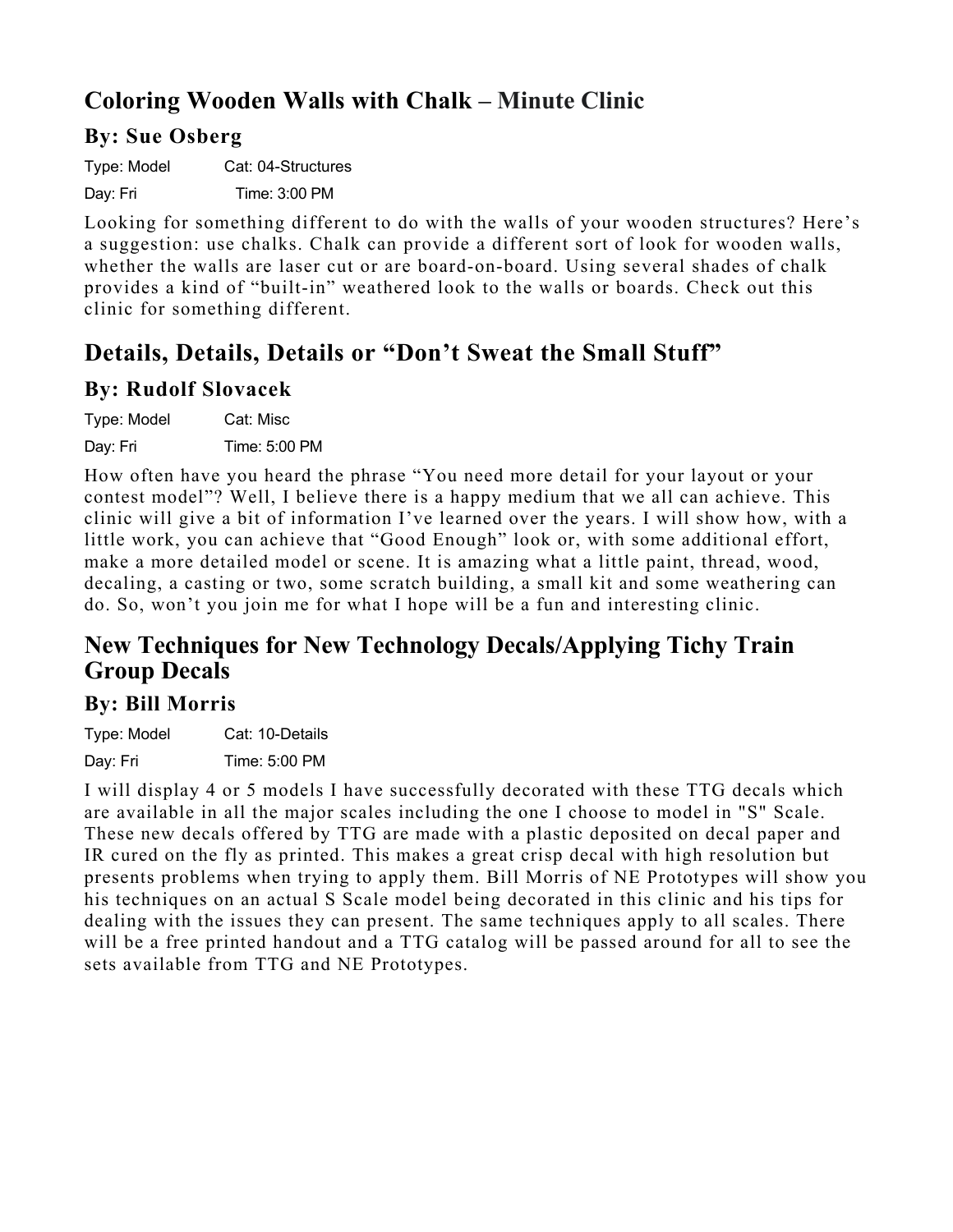# **Ten Commandments of Model Railroad Yard Design**

#### **By: Craig Bisgeier**

Type: Model Cat: 07-Engineering - Civil Day: Fri Time: 5:00 PM

Craig Bisgeier provides a fun and interesting guide on how to - and how not to - design your model railroad yard. The clinic includes a discussion of how prototype yards work, why prototype practices don't always work well in the model setting, and lots of advice on how to design a model yard that keeps running and won't clog up! Learn what works and what doesn't so you can intelligently evaluate you own plan - or someone else's before cutting a single board of benchwork.

# **The beginning stages of LiDAR scanning and 3D printing**

#### **By: Jon Silhavey**

Type: Model Cat: 06-Prototype Model

Day: Fri Time: 5:00 PM

Phones and tablets are equipped with LiDAR scanners. Tests are being conducted at both the Seashore Trolley Museum and the Shoreline Trolley museum. At this moment the scans have been effective at recording measurements and complex shapes. This technology is proving useful in the creation of 3D printable transit vehicles and trollies which are rarely made by mainstream manufacturers.

# **Building Bar Mills Magee's Tire Repair Shop**

#### **By: Andy Reynolds**

Type: Model Cat: Participation

Day: Fri Time: 7:00 PM

Andy Reynolds chose this Bar Mills kit, as it's a suggested kit for not only the beginner, but the advanced modeler. You'll either be perfecting your skill-set, or learning craftsman kit building for first time. The Magee's Tire Repair (in HO Scale) is almost 5" wide by 3" deep, and, *"has some interesting visual tricks to achieve its own look*", says Art Fahie, owner of Bar Mills. Our goal will be to assemble, paint and detail this kit during the session. You may want to change the signage, if you want to personalize the kit, which we'll also demonstrate.

We will go over where the common mistakes are usually made, and then what to do "first" in kit building, as well as what can be done later on. We plan on gluing, staining, painting, weathering as well as learning decaling techniques. The participants will then discuss proper placement of their diorama, for maximum impact for short money.

Participation will be limited to the first 20 to register and a \$15 fee is charged.

Each participant will need to bring their own tools which should include;

- favorite cutting knife such as X-acto #11 knife or a number of new razor blades
- Pounce wheel (for making "nail holes")
- Cutting surface if available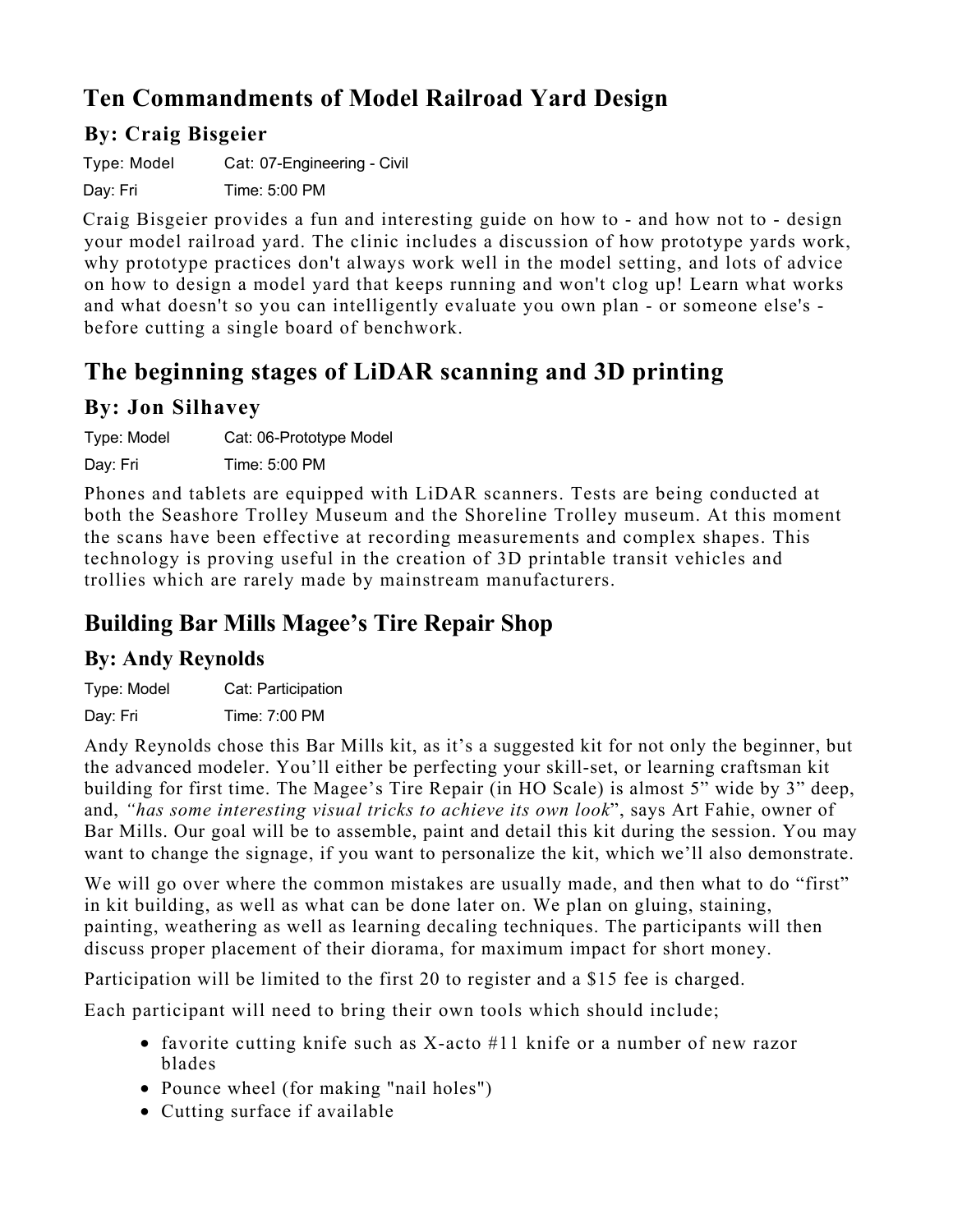- Flat Nail Boards (Black Emery on foam core type is good. Revlon or store brand.
- Assorted small paint brushes
- Favorite paints and stains, of your color choices for building & trim
- Small squaring device
- Steel ruler or straight edge (HO scale-ruler is ideal)
- Small wood clamps (such as Micro Mark #85421)

# **Scratch Build Prototype Structures**

#### **By: Tom Oxnard, MMR**

| Type: Model | Cat: 04-Structures |            |               |
|-------------|--------------------|------------|---------------|
| Day: Fri    | Time: 7:00 PM      | Dav 2: Sun | Time: 1:30 PM |

Do you want a certain building on your layout because it has special meaning to you, or is in a certain location, or is needed for an LDE? All you need is some pictures and details of the structure. I will show you how I use Sanborn Maps, Google Images, and CAD drawings to calculate dimensions and make drawings and Mock Ups before I start construction. I will show how I construct 6 different structures in wood and brick, and the techniques that I use.

# **History of Industry and Railroads in Lowell**

#### **By: Ron Karr**

Type: Local Area Cat: 12-Local Hist

Day: Fri Time: 7:00 PM

The fortunes of Lowell, Massachusetts, and the region's railroads rose and fell together. Only eight years after Lowell was founded in 1822 to exploit the water power of the Merrimac River, the Boston & Lowell Railroad was chartered to connect the town to Boston. One of New England's earliest railroads, the Boston & Lowell prospered by hauling materials into the cotton mills and taking out finished cloth. Traffic grew after the Civil War as both railroad and mills converted to coal-fired steam power and both reached their peaks early in the twentieth century, the Boston & Lowell now part of the vast Boston & Maine system. But by the start of World War II the mills had shifted much of their production southward and the railroads had gone bankrupt as much of their traffic went to trucks, buses, and above all, the automobile. The postwar revival of Massachusetts's economy was fired by high tech manufacturing and services, neither of which provided much traffic for the railroads, which became largely a service for commuters or the rights-of-way for recreational trails.

# **Operations on the SJR&P**

#### **By: Stan Ames**

Type: Model Cat: 09-Operation (Disp)

Day: Fri Time: 7:00 PM

Operations can be a lot of fun, but it can also be daunting to folks just starting out. In part this is because there is a wide variety of operating styles and each of us operate our railroads a little differently. This clinic was prepared for Garden Railways Magazine to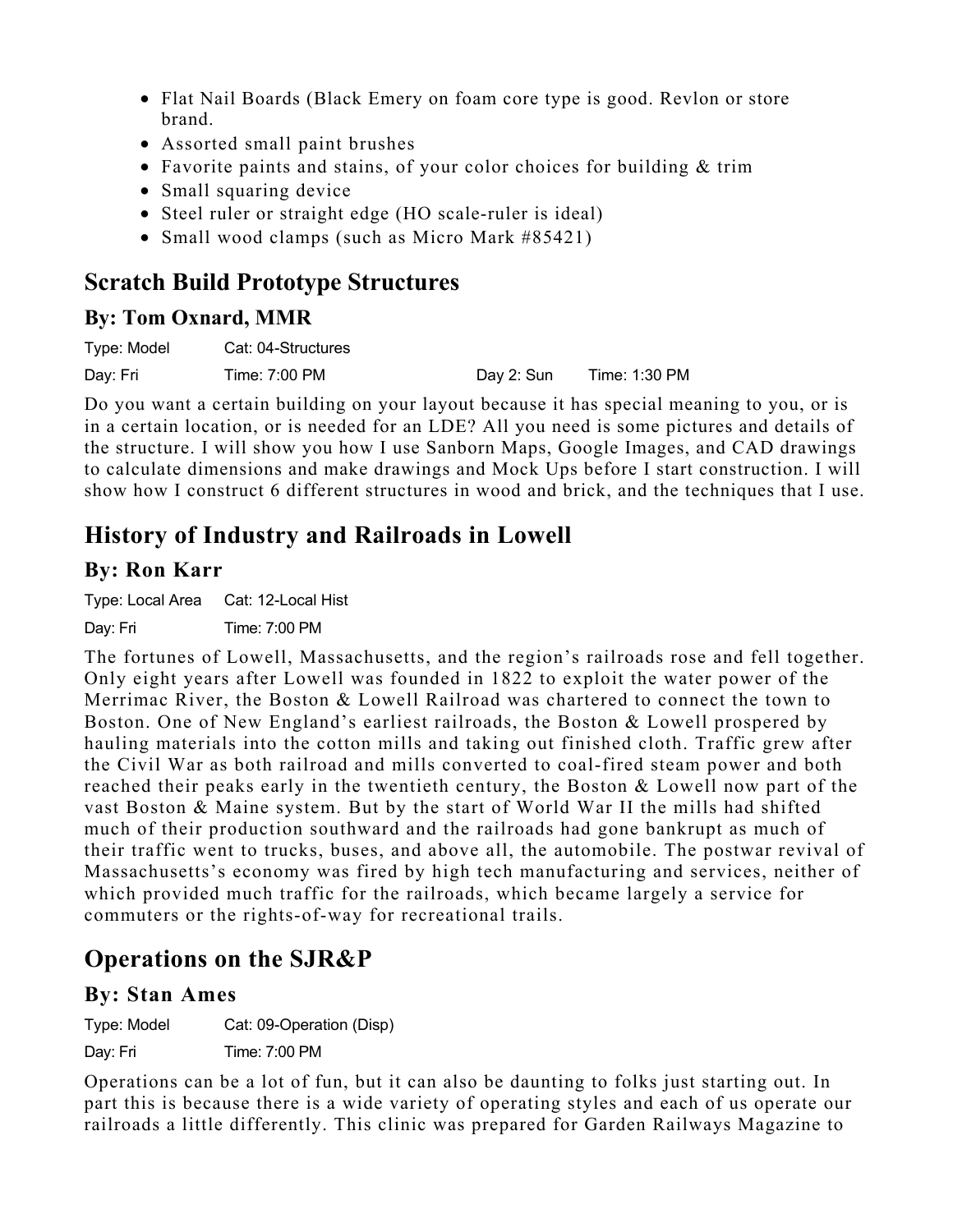introduce operations to that community and to describe in detail one approach. The purpose is to present the style we use on our railroad, both to those just starting out as well as experienced operators At the conclusion of the clinic there will be an opportunity to sign up to a selection of ops sessions available at the convention.

# **LCC – Best for Layout Control**

#### **By: Jeff Gerow**

| Type: Model | Cat: 08.2-LCC |            |               |
|-------------|---------------|------------|---------------|
| Day: Fri    | Time: 9:00 PM | Day 2: Sun | Time: 8:30 AM |

Considering all the options for controlling Jerry McDonald's staging yard switching – including pushbutton as well as dispatcher control – I found that LCC was the best available option.

How LCC works, what it can do and its advantages over alternatives will be discussed. I will show the programming that allows individual tracks in Jerry's staging yard to be connected to the main (using multiple turnouts). This programming is the basis of LCC control and leads to – not only such things as self-contained ABS signalling (with no dedicated PC to make it work), but also JMRI-enabled dispatching. I'll end with a discussion of what's available now that already allows robust LCC capability and share recent announcements from manufacturers creating exciting new directions for this technology.

# **Chinese Steam in 1995 and 2005**

#### **By: James van Bokkelen**

Type: Prototype Cat: Misc Day: Fri Time: 9:00 PM

In 1995, while Chinese steam was still plentiful, presenter James Van Bokkelen photographed off-the-beaten path mainline and narrow gauge steam operations in Manchuria. In 2005 he returned to China, visiting the twilight of steam on the JiTong railway in Inner Mongolia,and standard and narrow-gauge industrial lines in central China.

# **High End Oak Trees**

#### **By: Bill Brown, MMR**

Type: Model Cat: 05-Scenery

Day: Sat Time: 8:30 AM

This is a make-n-take clinic where people will construct a showcase Oak Tree using sagebrush armatures, Scenic Express Super Tree Material, and ground foam. Participants will be required to bring a hot glue gun and a few glue sticks. All other materials will be provided and participants will come away with their finished product. Participation will be limited to the first 15 to register and a \$5 fee is charged.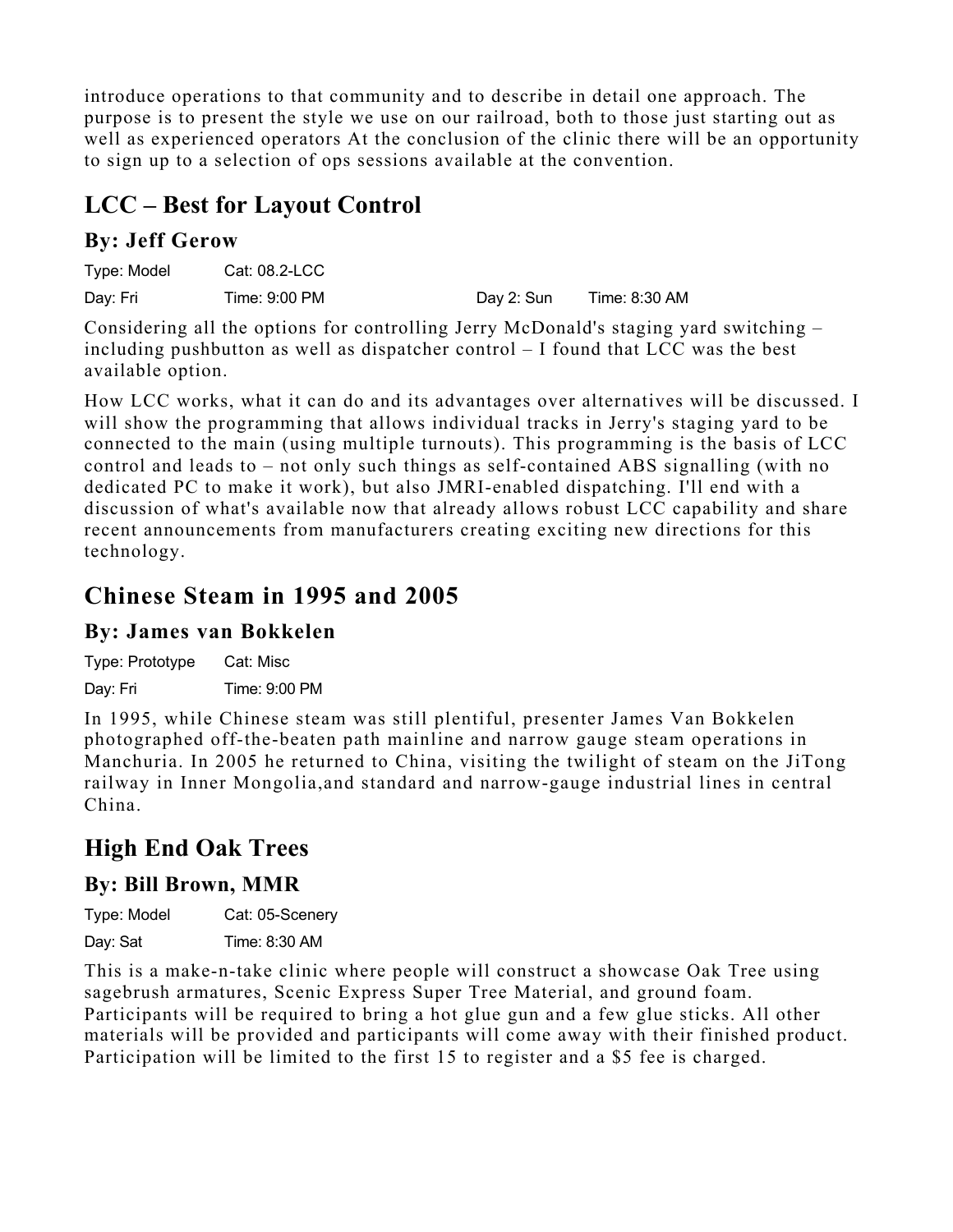### **Designing a Layout for Realistic Operations - and the Chief Dispatcher Certificate**

#### **By: Peter McKenney**

Type: Model Cat: 09-Operation (Disp)

Day: Sat Time: 8:30 AM

Designing a layout based on a prototype railroad also provides a lot of information for creating a realistic operating scheme. Given space constraints, the author first determined how many prototype-based design elements he could accommodate, then used schematic track drawings to plan the flow of rolling stock, and finally (satisfied the plan would likely be both practical and enjoyable) built the benchwork needed to support the layout. Then, in part to satisfy AP requirements, he also generated a timetable and train chart, a system of operations (based on prototype employee and passenger timetables and operating forms), instructions for future layout operators, and finally fascia signs for operator instruction and references.

# **Let's Learn how to Operate**

#### **By: Bruce Robinson**

Type: Model Cat: 09-Operation (Disp) Day: Sat Time: 8:30 AM

Bruce has been holding operating sessions for over 25 years. In this clinic he will draw upon that experience to describe how to set up an operating system.

He will touch on such topics as;

- Track planning for operations
- Train makeup, train handling
- Sequence and scheduled running of trains
- Waybills and routing of freight cars
- Yard operations
- Dispatcher control
- How to have fun at an operating session

If you have been thinking of setting up operations for y9our layout, this is the clinic for you.

# **Design and Construction of Prototype Buildings for Model Railroaders**

#### **By: Bill Barry**

Type: Model Cat: 04-Structures

Day: Sat Time: 10:00 AM

Want to know why a building's exterior looks like it does? Do you model the transition era and wonder if that new Walther's kit is appropriate for your layout? This clinic will answer these questions. Bill Barry is a structural engineer with over 25 years of experience designing buildings. He will introduce basic engineering concepts (don't worry there won't be a quiz!) along with a review of the various materials common in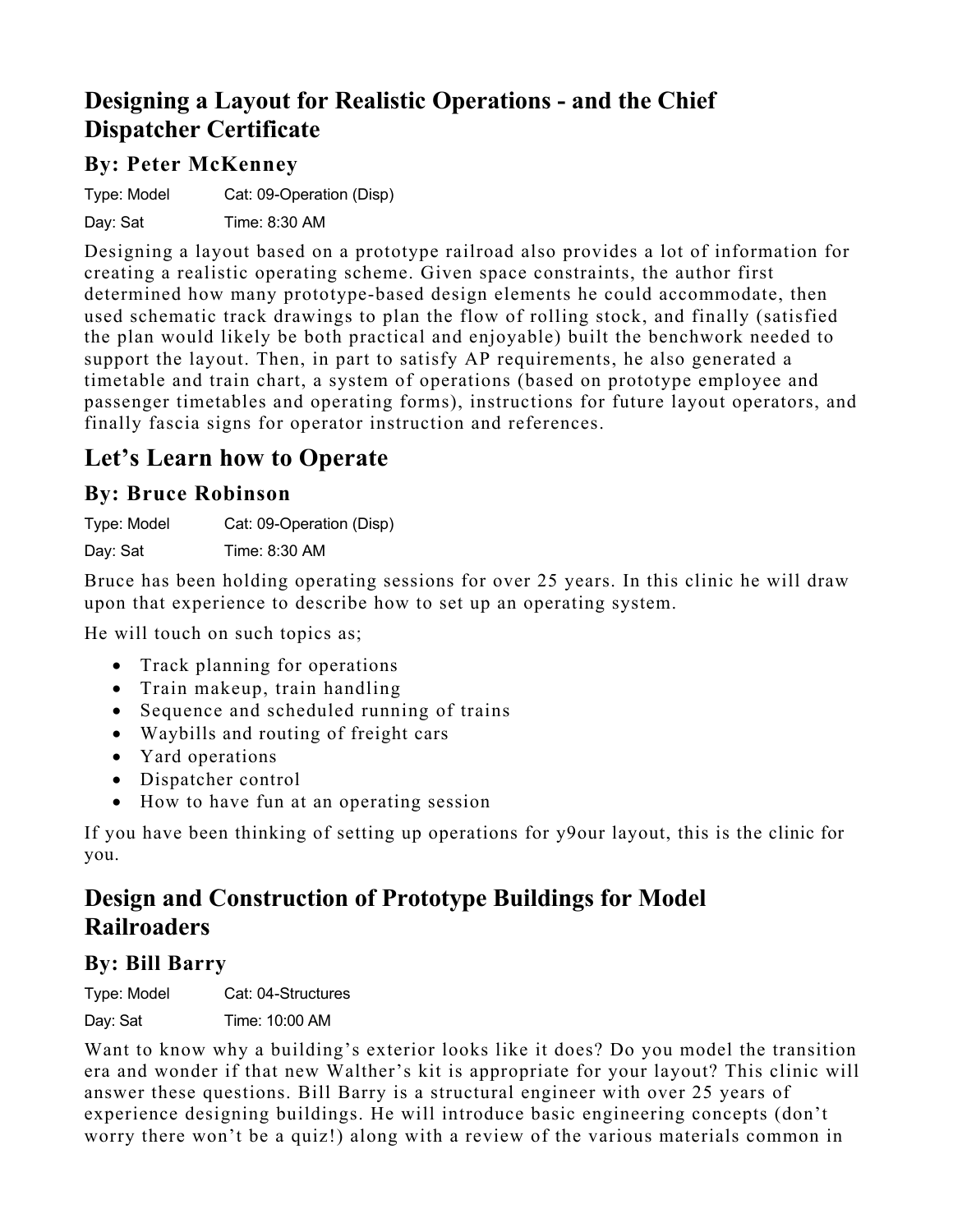building construction. Then Bill will cover how the use of these materials has changed over time and is influenced by geography. An explanation of building components from roofs to columns will be explained. Finally, prototype examples will be explored to show how buildings are built and how their structure influences their outward appearance.

# **DCC University, Part 1**

#### **By: Erich Whitney & Kaylee Zheng**

Type: Model Cat: 08.1 DCC

Day: Sat Time: 10:00 AM

JMRI is an open-source software package that has help change how model railroaders interface with their DCC systems. This course of clinics will give attendees a concrete foundation on establishing, navigating, and operating the JMRI software.

Part 1 of this two-part series, attendees will learn how to install the JMRI software and hardware and will explain CVs and their purpose.

Part two of the series will focus on speed matching locomotives. Attendees are encouraged to bring their laptops as well as their USB to DCC interface hardware, i.e. Digitrax PR3, to this series.

It is strongly recommended that each attendee attempt to test their computer and DCC interface before coming to the convention. Additionally, attendees are also encouraged to bring two DCC equipped locomotives to practice speed matching. The two parts of this clinic are scheduled on different days so that attendees will have time more time to work with the software between sessions if they wish to do so. Seating is limited due to space constraints and to give the clinicians a chance to work with the attendees.

Participation will be limited to the first 15 to register and a \$15 fee is charged.

# **JMRI Operations Pro: My continuing adventures in operations software, Part 1**

#### **By: Chuck Diljak, MMR**

Type: Model Cat: 08.1 DCC

Day: Sat Time: 10:00 AM

When model railroaders hear the acronym, "JMRI", most think of Decoder Pro for programming their DCC decoders. However, did you know that JMRI also contains a module called Operations Pro that generates switch lists? Chuck has been using operations software to generate switch lists since the year 2000. A few years ago, he needed to upgrade his current software or try another program. Since that fateful day, Chuck has been a happy user of JMRI Operations Pro. In this clinic, Chuck will show you how to get started with a simple example, provide tips on developing your own system, and troubleshoot issues. Chuck's goal is to motivate you to try JMRI Operations Pro for yourself!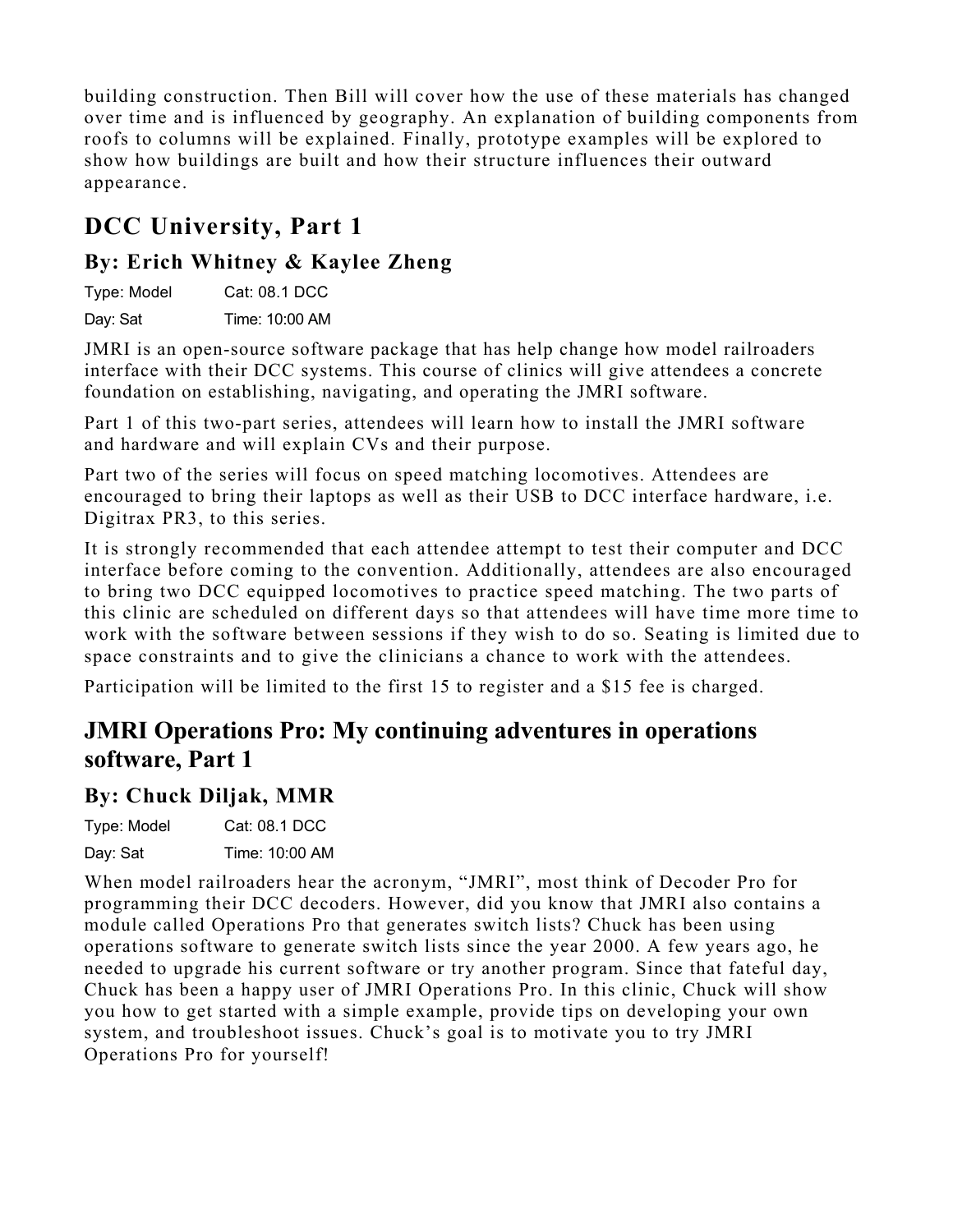# **Latest Modeling Inovations Using LARC Graphics**

#### **By: Bill Brown, MMR**

Type: Model Cat: 05-Scenery

Day: Sat Time: 10:00 AM Day: Sun Time: 11:30 AM

LARC Products, Bill's small business has been providing its Graphics Volumes worldwide for 17 years. The 7th Volume has several new and exciting offerings. Bill will take participants through step-by-step methods of enhancing their modeling using these techniques.

# **Scratchbuilding Conifer Trees**

#### **By: John Feraca, MMR**

Type: Model Cat: 05-Scenery

Day: Sat Time: 11:30 AM

In this clinic I will show how to build highly realistic conifer trees. This detailed presentation will include all the steps from carving and painting the trunk to several methods of branch construction for both live and dead trees. There will be trees in various stages of completion to view as well as a small diorama showcasing several highly detailed trees in a forest setting.

# **JMRI Operations Pro: My continuing adventures in operations software, Part 2**

#### **By: Chuck Diljak, MMR**

Type: Model Cat: 08.1 DCC Day: Sat Time: 11:30 AM

Part 2 of this clinic continues where Part 1 left off. Chuck will build on Part 1 of this clinic, which covered the basic essentials of building your railroad operations in JMRI. In Part 2, Chuck continues with more advanced topics, including staging operations, interchanges, and adding a classification yard operation. Your imagination is the only limitation on what you can do in JMRI Operations Pro.

#### **A TrainTech Recipe: Arduinos, C/MRI, and JMRI By: Jerry Grochow**

Type: Model Cat: 08-Electrical

Day: Sat Time: 11:30 AM

Arduino micro-controllers can be used to control turnouts and accessories on your layout (among other things), regardless of whether you're using DC or DCC. When connected to JMRI (Java Model Railroad Interface software control system) on your personal computer, via a CMRI network (Bruce Chubb's Computer/Model Railroad Interface), you've got a winning yet inexpensive combination! This clinic, for the beginning-to-intermediate "traintech" user, shows how to put things together for train movement control of crossing signals, direction and speed display, and integration with other automation via JMRI.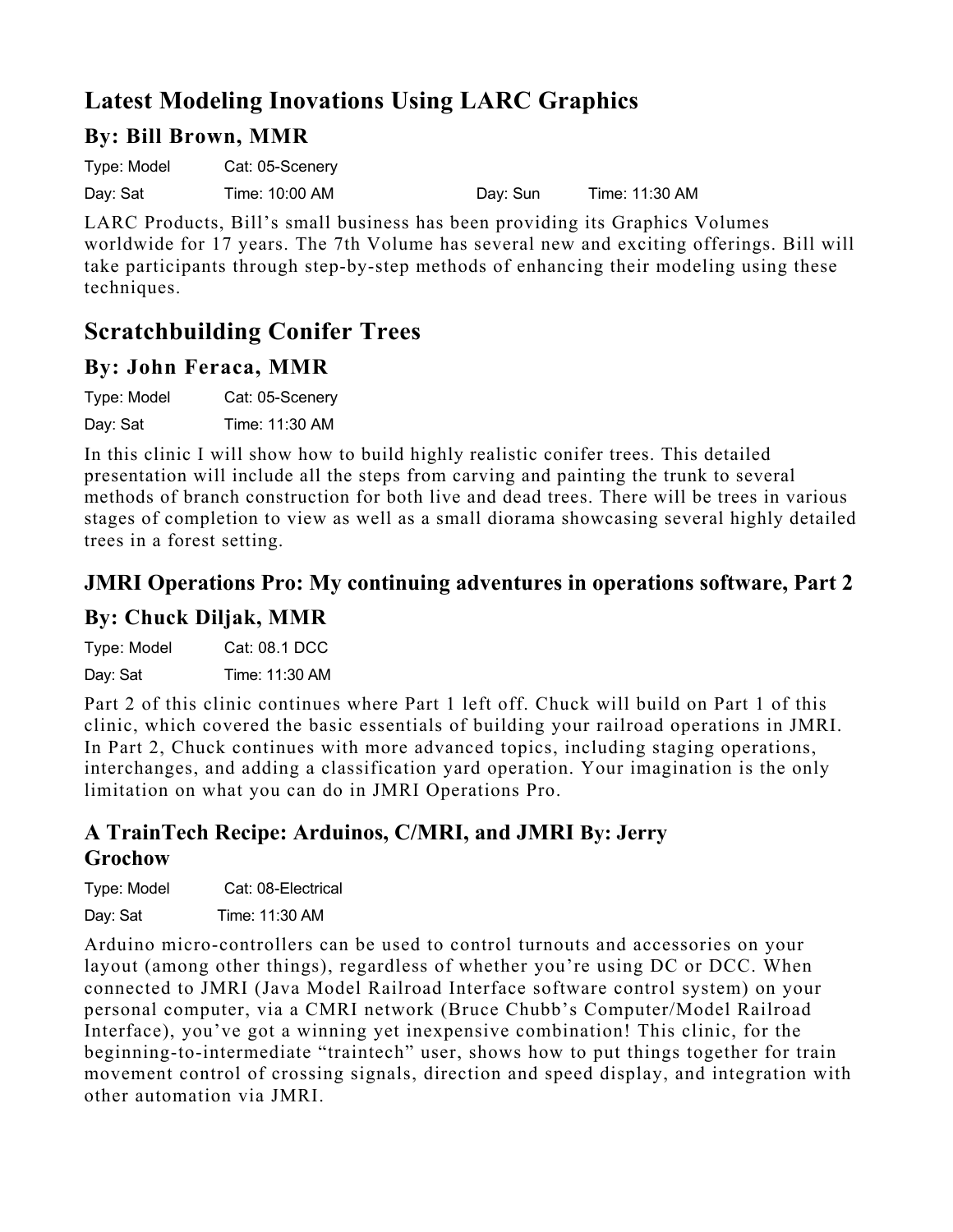#### **Modeling Village of East Wakefield- From Bench work to Finished Section**

#### **By: Rich Breton**

Type: Model Cat: 06-Prototype Model

Day: Sat Time: 1:30 PM

In this Power Point presentation, Rich will explain the process used in developing scene to accurately represent East Wakefield, including photo backdrop, mountain scenery constructions, rock outcroppings, trees, roads, structures, details such as period RR crossing sign and wild flowers. This scene is one of the five villages represented on the Union Station 1909 B&M RR HO scale layout at Heritage Park Railroad Museum in Union NH.

### **Modeling the Prototype - North Whitefield, ME**

#### **By: Pete Magoun, MMR**

Type: Model Cat: 05-Scenery Day: Sat Time: 6:30 PM

Modeling prototypical scenery is not hard to do. Pete will walk through the processes involved in creating a prototypical scene, with an unexpected benefit. This is NOT a scenery demo; it's a voyage through the planning and execution process.

# **The Ffestiniog Railway – The Birthplace of the Narrow Gauge**

#### **By: Edward Koehler**

Type: Prototype Cat: Misc Day: Sat Time: 1:30 PM

Narrow gauge railways have long fascinated rail enthusiasts, historians, and economists for many reasons. But where was the genre created? Surprisingly one of the birthplaces of the narrow gauge, the Ffestiniog Railway in north Wales not only survives but has thrived! This presentation first reviews the history of the line and then takes the viewer on a photographic tour of this historically important railway and its articulated Fairlie type locomotives.

### **Two Years, Two Weeks**

#### **By: Bruce Robinson**

| Type: Model | Cat: Misc     |
|-------------|---------------|
| Day: Sat    | Time: 1:30 PM |

Building a dream, how Jim Falls approached achieving his dream layout, the Stratton Valley Railroad & Transfer Company. Starting with an idea, then a track plan (actually more than one track plan), acquiring the space and finally beginning construction to complete the SV&TC.

Along the way ideas had to gel, decisions made, track laid and then setting the scenery to tell the story of the SV&TC as it would have existed in southwestern Vermont in 1940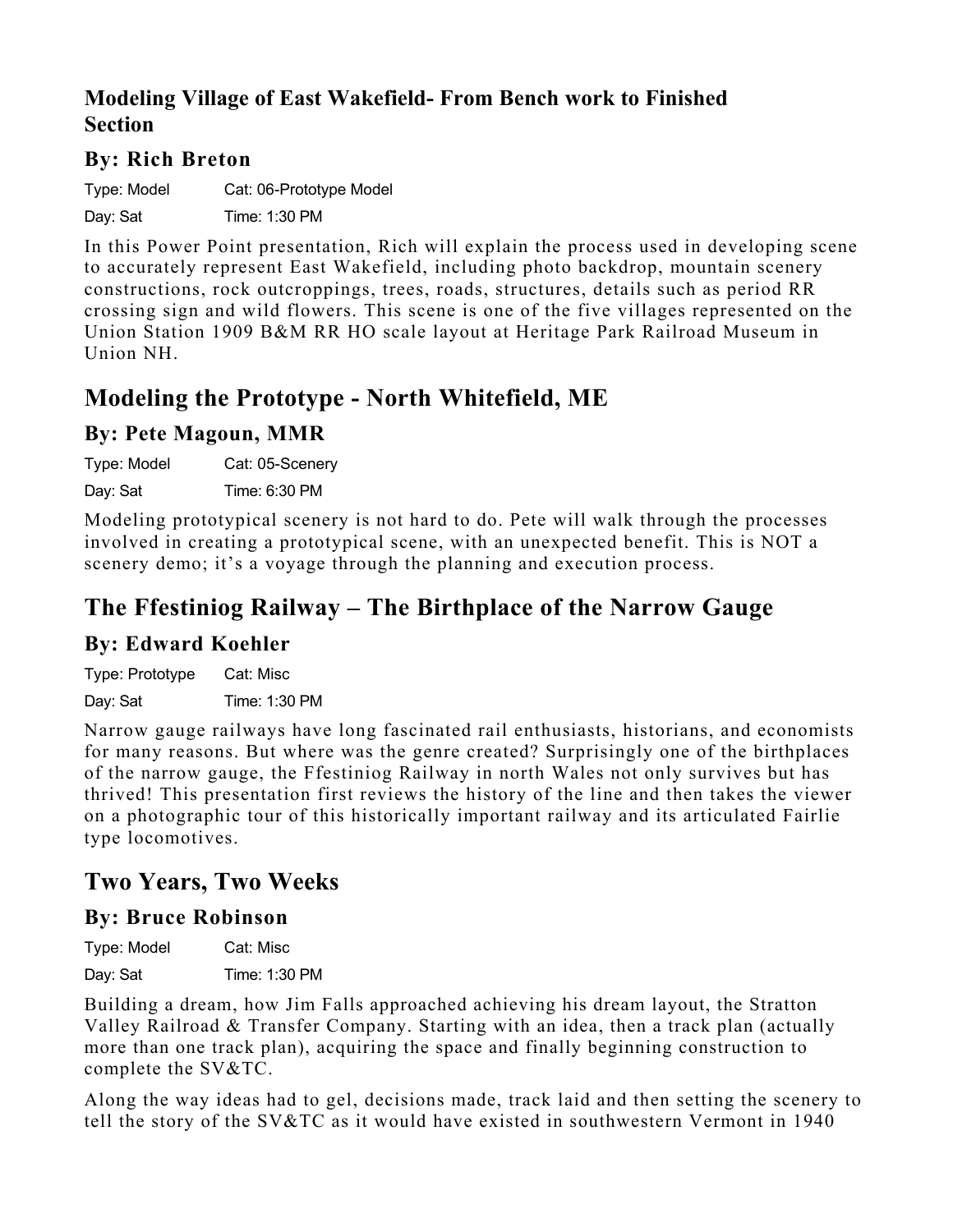hauling granite from a quarry, chips from the chip mine and providing local freight and passenger service to the local population. Along the way a good dose of humor will be obvious as the customers who use the railroad will attest.

#### **Stonewalls Unlimited**

#### **By: Mike Tylick, MMR**

| Type: Model | Cat: 05-Scenery |
|-------------|-----------------|
| Day: Sat    | Time: 3:00 PM   |

Michael Tylick, owner of Raildesign Services, will demonstrate methods of constructing masonry walls with the use of handmade modular castings instead of tedious hand carving. We'll start with a simple and foolproof way to make rough surfaced stones - similar to those often used in railroad and other construction and use these to build master patterns that can be used to construct walls that can be made to any size and shape without unrealistic "wallpapering"- the effect of regularly repeating a recognizable pattern throughout the wall. Clinic participants will be able to make master stones and patterns during the hands on period. Few tools will be necessary, a hobby knife with dull blades- a chisel blade can be very helpful and perhaps a small square and straightedge.

This approach uses inexpensive materials and is adaptable to any scale and era, and can be used to replicate many different styles of masonry. The techniques involved were derived from early articles by Jack Work- one of Michael's model railroad heroes. Variations of Jack's ideas are used by many manufacturers of masonry surfaces.

Participation will be limited to the first 20 to register and a \$10 fee is charged.

# **Building a Funaro & Camerlengo Gondola**

#### **By: Steven Funaro**

Type: Model Cat: 03-Cars Day: Sat Time: 3:00 PM

In this clinic, participants will build a Funaro & Camerlengo 40 ft. gondola. The kit is a Lehigh Valley 36' ONE PIECE BODY Steel Mill Gondola with Decals (F&C #6700). There is a \$25 charge for this clinic which covers the cost of the kit which is normally \$39.99.

Each participant will need to bring their own tools which should include;

- X-acto #11 knife with #11 and #17 blades
- Pin Vise with  $\#78$ ,  $\#79$   $\#74$ ,  $1/32$ " and  $1/16$  drill bits
- Flat Nail Boards (Black Emery on foam core type. Revlon or store brand.)
- Small Pair of Cutting Pliers
- Small Needle Nose Pliers
- Tweezers
- Kadee #5 or #58 Couplers
- Pair of Bettendorf Trucks (We suggest Kadee Metal trucks)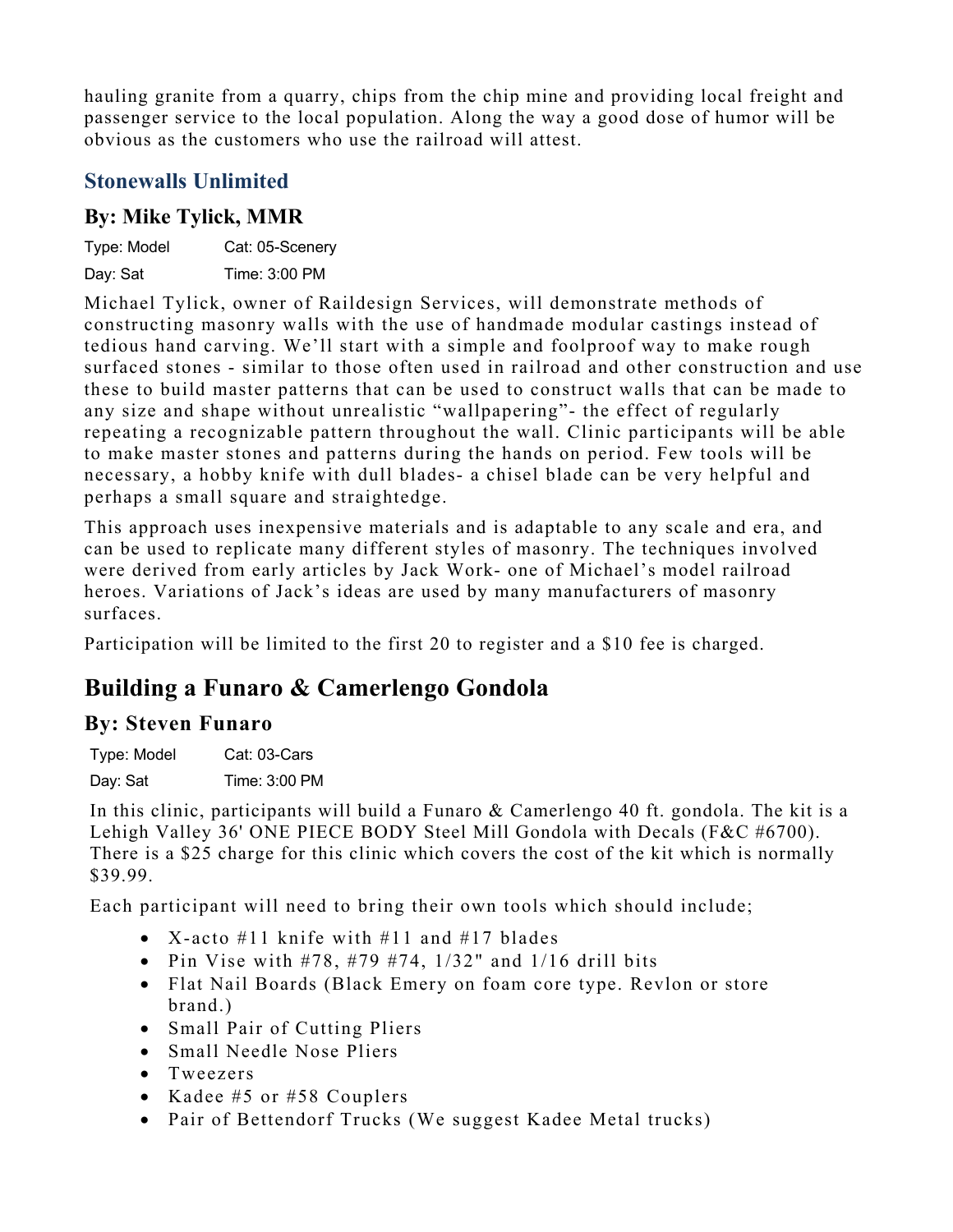- Super-Thin CA Cement (Cyanoacrylate)
- Square

This clinic is limited to the first 25 people who sign up.

### **Researching Consignees/Shippers - For Fun and Profit!**

#### **By: James Heidt**

Type: Model Cat: 09-Operation (Disp)

Day: Sat Time: 3:00 PM

People who love trains understand that the journey is often more satisfying than the destination, and that includes the vast variety and wealth of informational research available to us online. For his circa-1948, bridgeline Ogdensburg & Norwood, Jim Heidt has accumulated lots of background data - to create a more complete transportation experience in miniature for operational guests. Interested in the research for realistic, prototypically inspired industries on and off your line? Want to add that extra seasoning of flavor to your waybills? Come and see

# **Firefighting and Your Model RR**

#### **By: Edward Koehler**

Type: Prototype Cat: Misc Day: Sat Time: 3:00 PM

This presentation looks at how firefighting is portrayed on model railroad layouts. It starts with a historical review of firehouses and then looks briefly at the history of fire trucks. It concludes with some scenes of live fire ground action and a discussion of some points to keep in mind when attempting to model these buildings, vehicles and incidents.

# **The Lehigh and Hudson River Railway – A Pint Sized, Powerhouse Railroad You Can Model**

#### **By: John Doehring**

Type: Prototype Cat: 06-Prototype Model

Day: Sat Time: 4:30 PM

At its apex, the Lehigh and Hudson River Railway totaled just 86 miles, but provided a strategic link between the industrial and population centers of New England and the rail lines and points both south and west. Stretching from Maybrook, NY to Easton, PA, the LHR punched above its weight class for a hundred years – hauling freight traffic south and anthracite coal north, while interchanging with most of the key railroads across the northeast. Long trains and short distances make the LHR a super choice for prototype modeling in the transition era, or freelancing up to the present. Please join our discussion, and learn a little bit more about the LHR, and how the author plans to add a slightly proto-lanced version of this secret jewel to his base empire dream.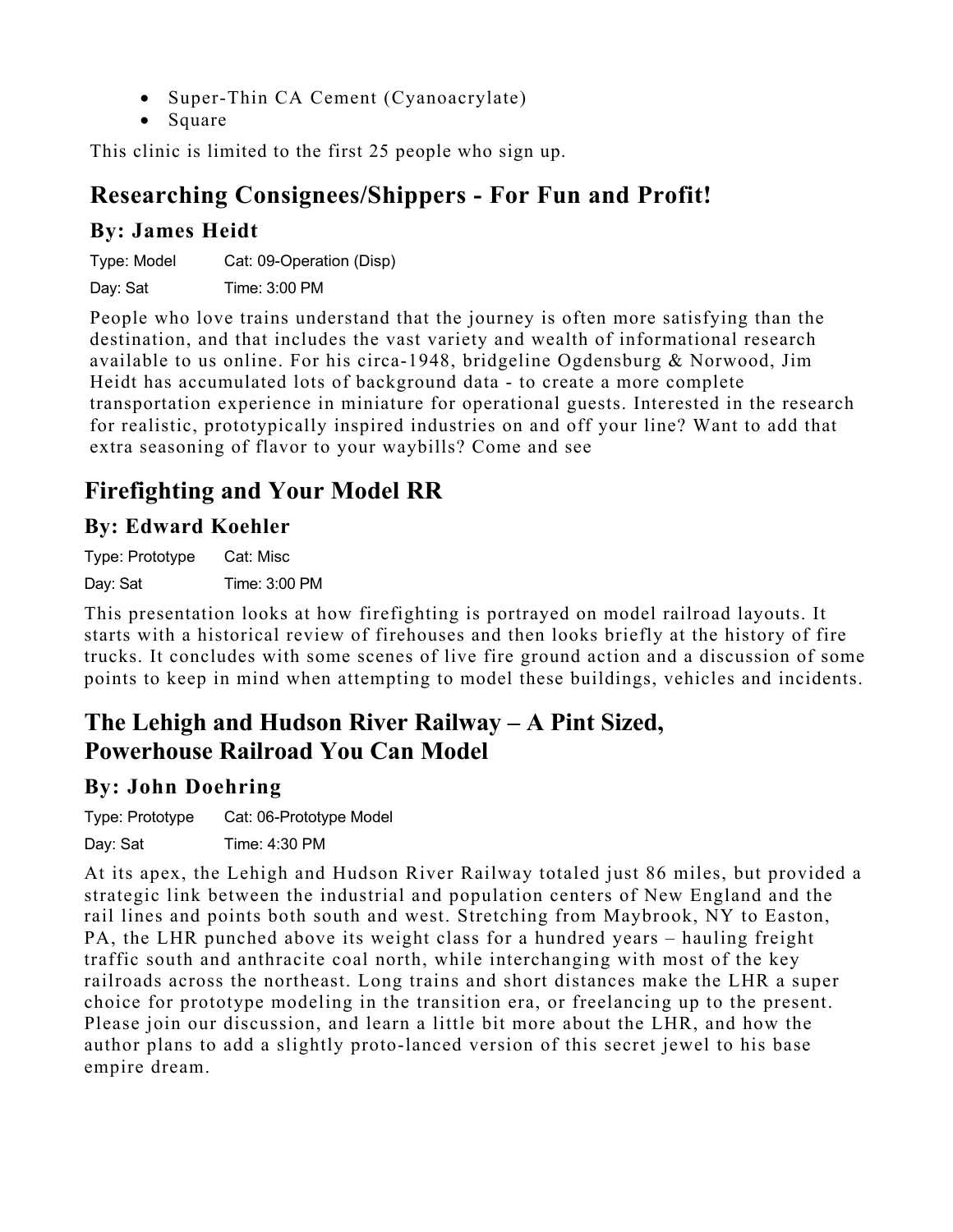# **Techniques in Plaster and Resin Structure Modeling**

#### **By: James Gore, MMR**

Type: Model Cat: 04-Structures

Day: Sat Time: 4:30 PM

An examination of techniques used to complete and build structures out of plaster and resin castings, including stabilizing and repairing walls, painting and weathering with acrylics and PanPastels. The clinic will include some new ideas on painting with selfetching paint, "damp" brushing and dry brushing, and making brick walls look realistic. Several examples of adobe and stucco structures will be displayed.

### **Making an Origami Wreath/Pinwheel**

#### **By: Rosemary Mezzocchi**

Type: Non-Rail Cat: Participation Day: Sat Time: 6:30 PM

Make an Origami wreath that turns into a movable pinwheel and back to a wreath. The clinician will provide all materials for this project. Come join in on the fun.

Bonus project: You must bring a crisp \$1.00 bill that you will turn into a bow tie.

There is a Registration fee of \$5.00 and the clinic is limited to 15 people

### **Anthracite Mines: They are more than just a breaker**

#### **By: Chuck Diljak, MMR**

Type: Model Cat: 04-Structures Day: Sat Time: 6:30 PM

Chuck originally wanted an anthracite mine on his layout, since he models northeastern Pennsylvania After building the breaker, he discovered there is a lot more to model for an anthracite mine than he realized. His clinic will give prototype examples of various mining structures and discuss how he modeled them for his layout.

# **Soldering for Model Railroaders**

#### **By: Erich Whitney**

Type: Model Cat: Participation

Day: Sat Time: 6:30 PM

In this clinic, you will learn and practice techniques required to solder electrical circuits, wiring, and track work. You will build a power supply circuit board that you'll be able to take home and use on your layout. You'll also practice soldering feeder wires to your track and learn how to properly make a soldered wire connection. The power supply kit is included as part of the clinic registration and soldering irons and solder will be provided. If you would like to bring your soldering iron along to use instead, please do so. Participation will be limited to the first 16 to register and a \$15 fee is charged.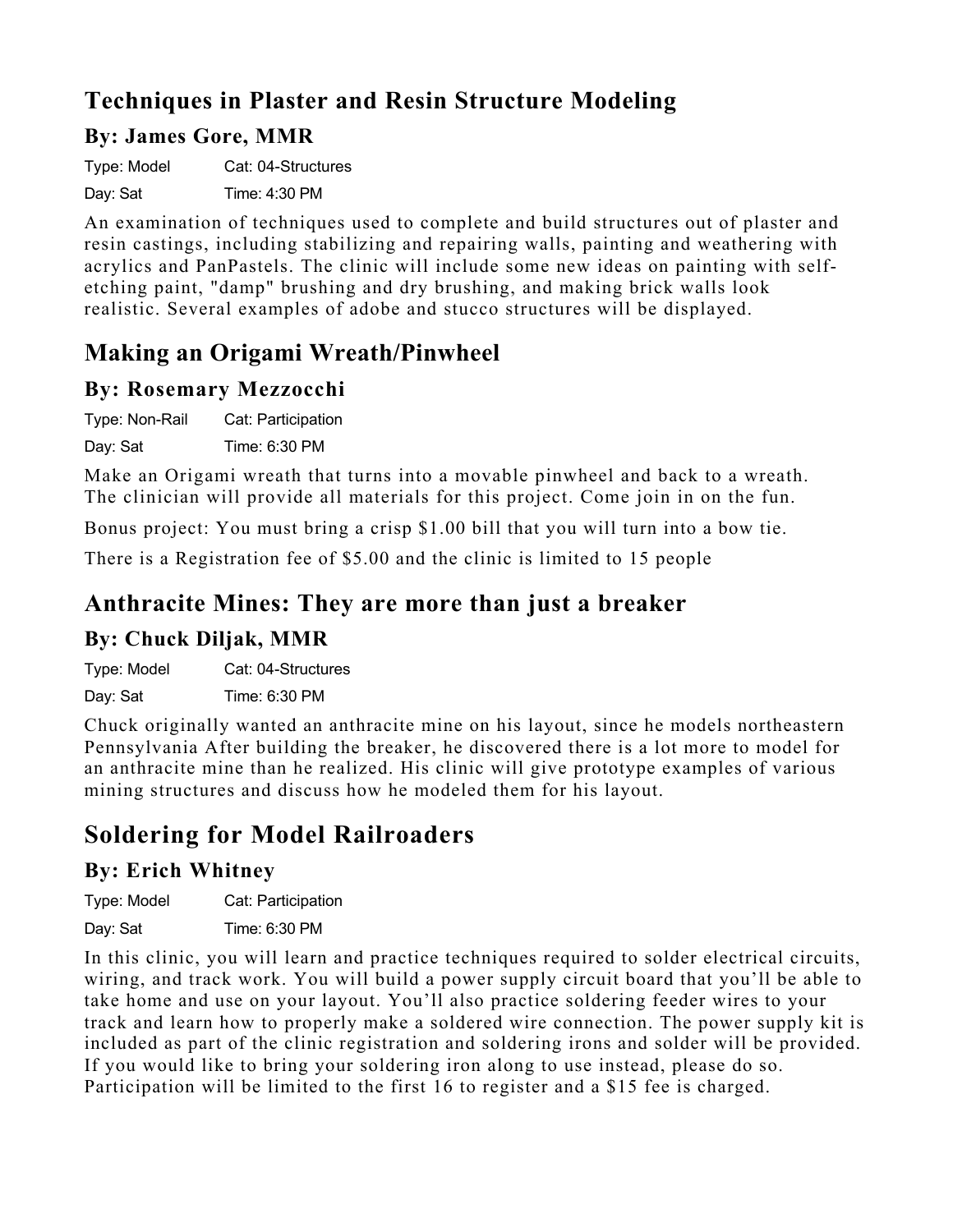# **Lineside Signals**

#### **By: James van Bokkelen**

Type: Model Cat: 09-Operation (Disp)

Day: Sat Time: 8:00 PM

This is a slide show about engineering, designing and building automatic block and interlocking signals for my DC/DCC layout. Includes selection and use of commercial components, how to implement basic ABS and interlocking logic, communication between signal locations and discussion of modeling searchlight mast and dwarf signals following B&M/MEC practice and rule books.

# **Case Study: Modeling a Prototype Scene**

#### **By: Peter McKenney Tom Oxnard, MMR**

Type: Model Cat: 06-Prototype Model Day: Sat Time: 8:00 PM

Learn about the process for earning the Master Builder-Prototype Models AP certificate. The clinic will cover selection of a prototype scene to model through constructing the model scene, structures and rolling stock that meet the AP requirements. The benefits of sharing ideas and talents will be emphasized. In this case, one modeler studied a prototype scene that he needed for his layout, researched its history, and created CAD plans to be used in building several models of structures as well as the modules for the scene. The second modeler then used the supplied plans and reference pictures to build the model and earned the Prototype Models certificate.

# **Modeling Details Along the Right-of-Way**

#### **By: Peter Youngblood, MMR**

| Type: Model | Cat: 05-Scenery |            |                |
|-------------|-----------------|------------|----------------|
| Day: Sat    | Time: 8:00 PM   | Day 2: Sun | Time: 10:00 AM |

What's easily overlooked in the pursuit of realistic modeling are the small things, the not-so-obvious details that when added, make a noticeable difference and lend credibility to any scene even when they're just along the right-of-way. Many of the details in this clinic are available as commercial parts in HO scale, some in N, S, or O. Others are simply scratch built. All can be added to a layout in one or two evenings.

# **Two Feet in the Pine Tree State**

#### **By: Edward Koehler**

Type: Prototype Cat: Misc Day: Sat Time: 9:30 PM

The narrow gauge technology developed in North Wales was adopted on this side of the Atlantic Ocean in New England. See how one man virtually put his mark on a segment of the rail industry in an entire region. We are proud to say that this part of the History of the Narrow Gauge doesn't just concentrate on just one line but takes the viewer on a tour of the entire milieu, as close to the present day as one author who lives outside of New England is able to do.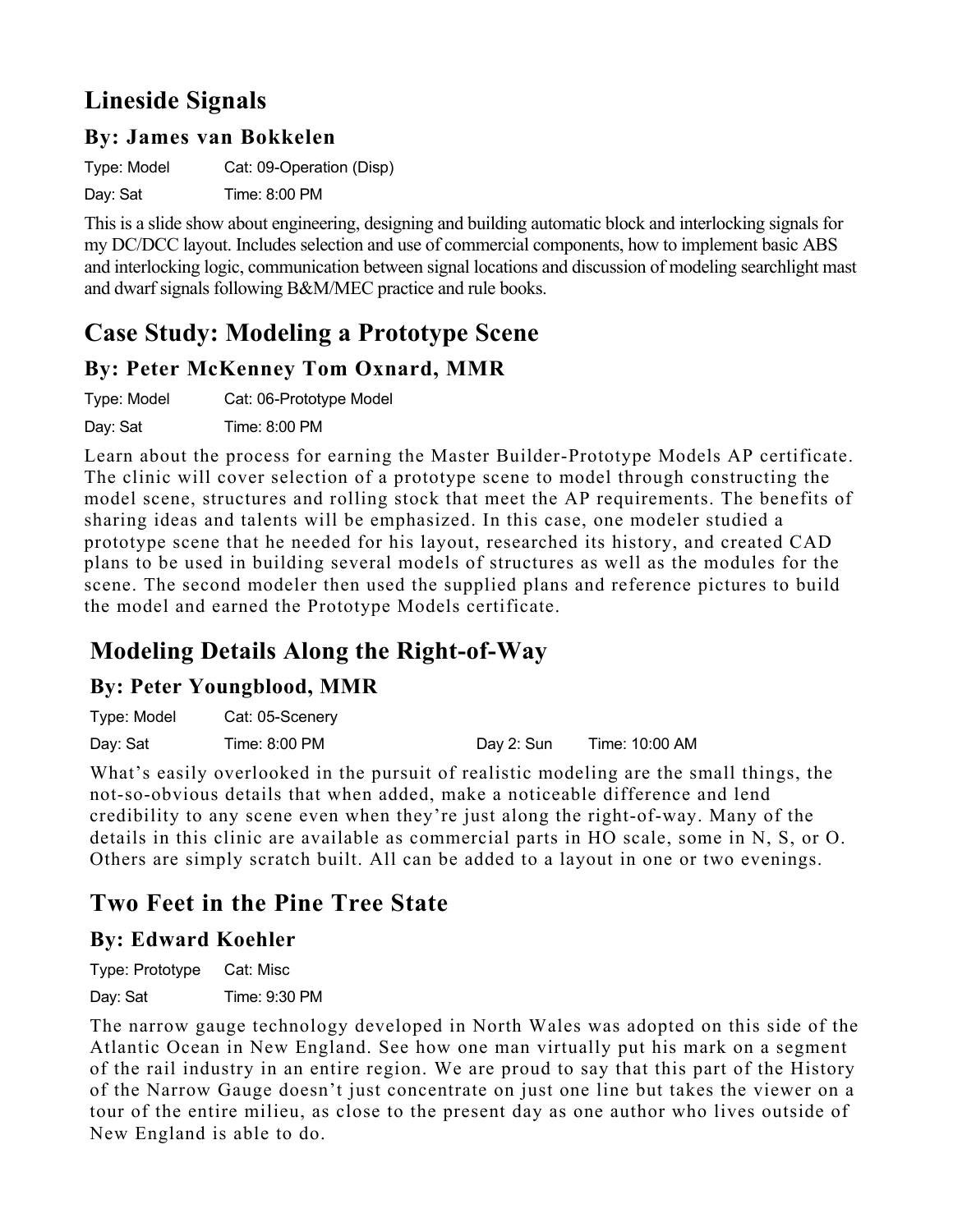# **The Last Two Inches: Developing Backgrounds, Flats, and Partial Buildings**

#### **By: Jack Ellis**

Type: Model Cat: 04-Structures Day: Sat Time: 9:30 PM

Jack will share ideas and techniques for making optimum use of the last two inches of space that surround your layout to make the scene appear larger than life. This will over both urban and rural scenes. Coverage includes spray painting clouds and sky; how to handle blending streets and commercial backgrounds, building flats, and partial buildings, and using mirrors to create believable depth of field in your modeling efforts.

### **Steam Locomotives of the Dickson Machine Company, Scranton, Pennsylvania**

#### **By: Malcolm Houck**

Type: Model Cat: 02-Motive Power Day: Sat Time: 9:30 PM

Dickson Machine Company was one of the builders brought into American Locomotive Company when Schenectady Locomotive Works principal assembled the so-called "Locomotive Trust." Those several companies included the formerly independent Schenectady Works, Manchester, Richmond, Brooks, Cooke, Rhode Island, Pittsburgh and Rogers, along with Dickson.

Dickson, with works in Scranton and Wilkes Barre, PA specialized in mining and hoisting machinery for the local hard coal - anthracite industry; -- along with standard and narrow gauge mine locomotives, and including compressed air locomotives and so-called "Fireless Cookers."

With particular expertise in designs of "Double Cab" - "Camelback" - "Mother Hubbard: engines (as well as single cab engines) it was major supplier of locomotives to roads serving the "Anthracite Belt": -- D&H, DL&W, L&HR and NYO&W.

This Powerpoint clinic will have slides showing the scratchbuilt construction of HO Scale Dickson Machine engines for the NYO&W; -- Class B 4-4-0 Double Cab, Class T 2-6-0 Double Cab, Class S 2-8-0 Double Cab (two versions), Class R 2-6-0 Double Cab and Class H 4-4-0 Single Cab.

### **A Room of One's Own**

#### **By: Steve Erickson**

Type: Model Cat: Misc

Day: Sun Time: 8:30 AM

What goes into a great modeling space? What efficiencies will make your modeling faster, more pleasant and less frustrating? If you had a chance to build a modeling space from the ground up, what decisions would you make? How large is too large? How small is too small? This clinic follows the construction of a 10x12 enclosed modeling shop from the ground up. We will talk about lighting, storage, floor and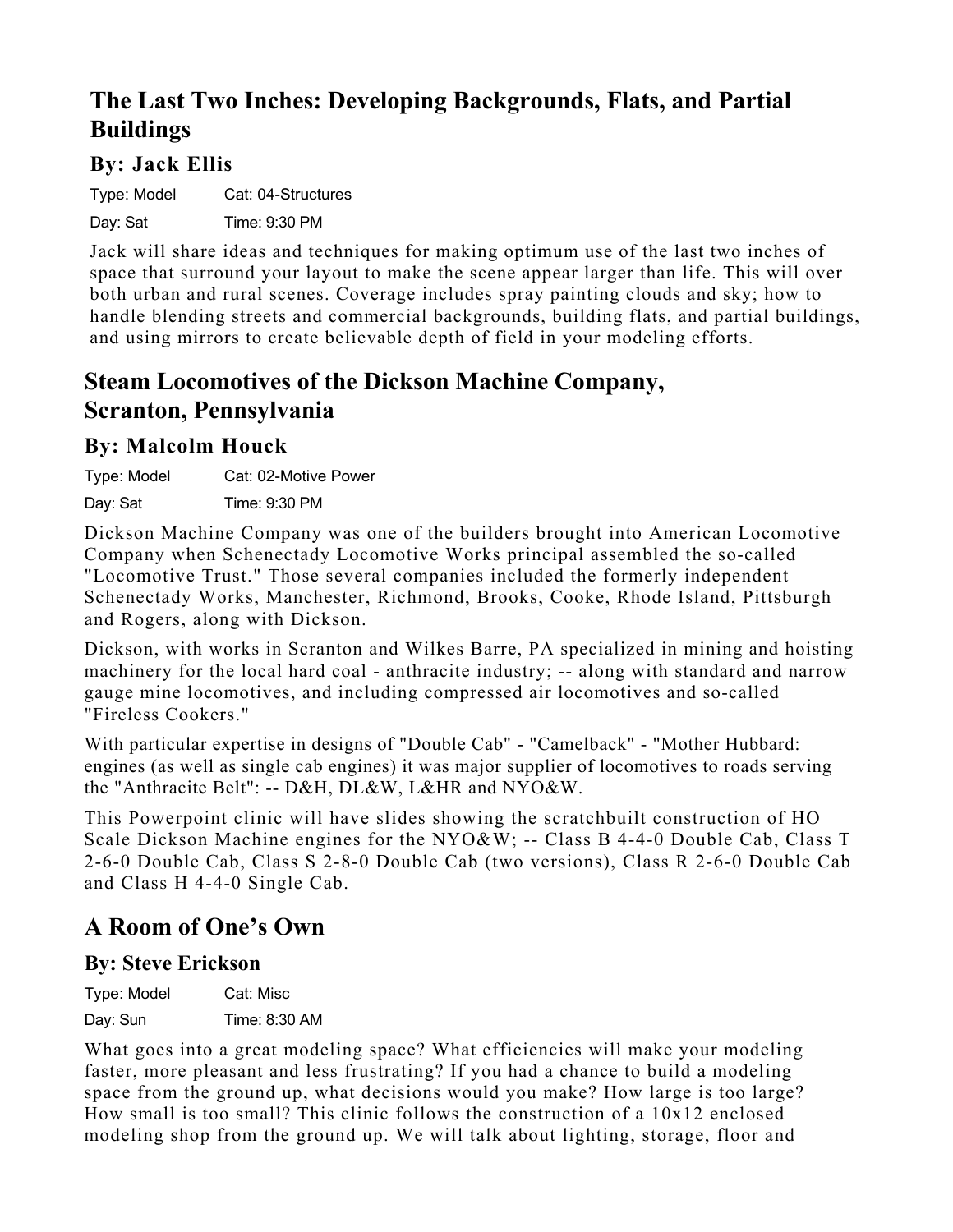bench material, and how to make the most efficient use of your space. Tips for those planning to build a workshop, as well as people looking to improve their existing work space. Come and share your ideas!

### **Scratchbuild a Flatcar and Earn a Merit Award**

#### **By: John McHugh**

Type: Model Cat: 03-Cars

Day: Sun Time: 8:30 AM

Have you wanted to scratchbuild a railroad car but believed it was too difficult? I will show you how I scratchbuilt a flatcar and earned a Merit Award. The clinic will demonstrate building a flatcar from planning to step by step construction including painting, weathering and decal application. The presentation will briefly touch on the judging process for merit and the requirements for the Master Builder - Cars AP certificate. If I can build a quality car then anyone can!

### **Animation**

#### **By: Fay Chin**

Type: Model Cat: Misc Day: Sun Time: 10:00 AM

In this clinic, Fay will discuss Ideas and examples for layout animation. This will include building Animation models (including some 3D printed models). He will show how to use Arduino and electronics for Animation. He will also have demonstration and hands on operating models.

# **How to Market & Grow Your Division/Region**

#### **By: Christina Zambri**

Type: Assoc Cat: Misc Day: Sun Time: 10:00 AM

Gain new ideas on how to better market and promote your Division (or Region) and improve member experiences. Topics include the benefits of membership, welcoming new members, incorporating a mentorship/buddy system, monitoring reports, doing more with social media/online presence, proper communication, working with local media, proper booth management, and overcoming special circumstances such as geography, elderly members and periods of less face-to-face interaction.

# **DCC University, Part 2**

#### **By: Erich Whitney & Kaylee Zheng**

| Type: Model | Cat: 08.1 DCC |
|-------------|---------------|
|             |               |

Day: Sun Time: 10:00 AM

JMRI is an open-source software package that has help change how model railroaders interface with their DCC systems. This course of clinics will give attendees a concrete foundation on establishing, navigating, and operating the JMRI software.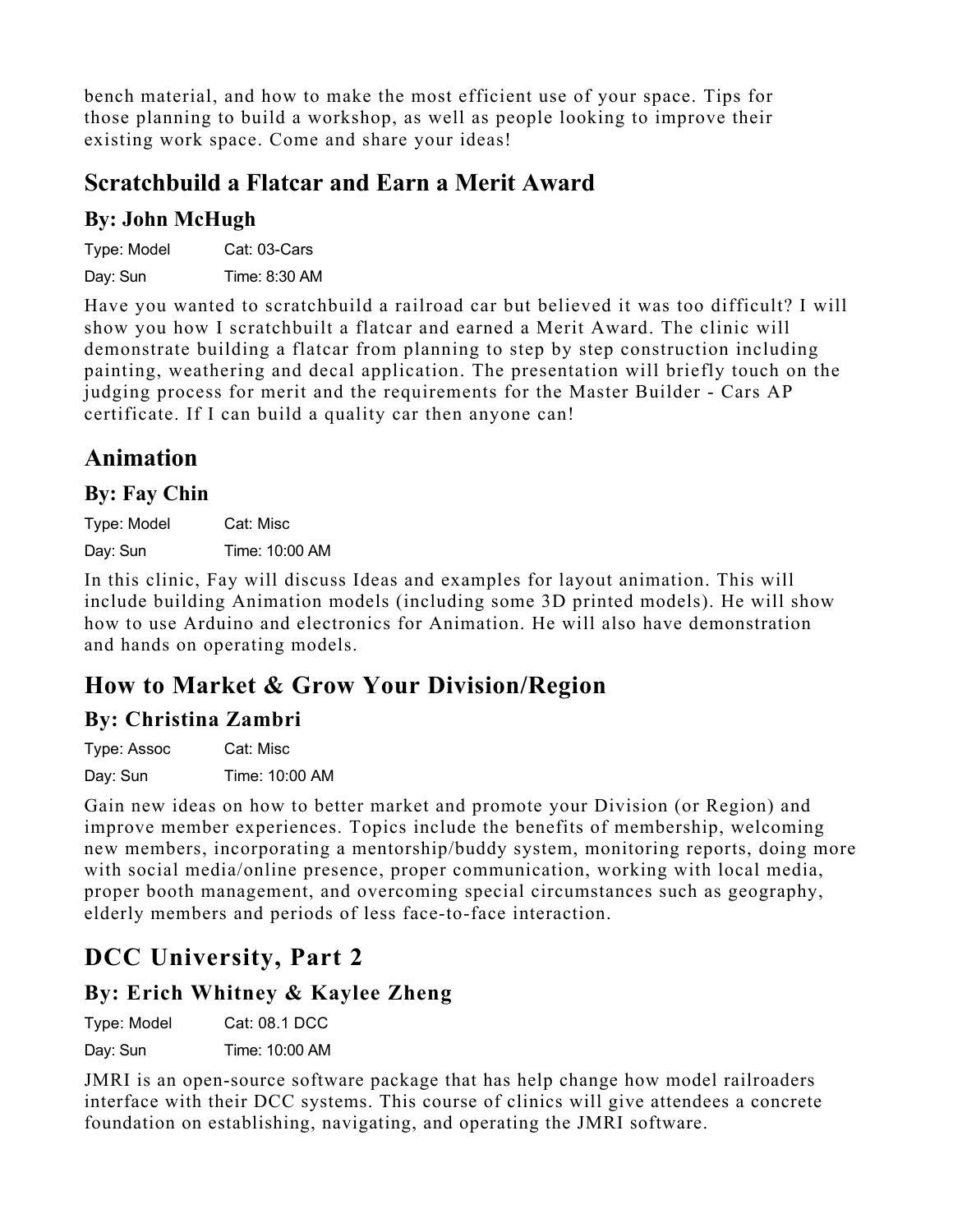Part 1 of this two-part series, attendees will learn how to install the JMRI software and hardware and will explain CVs and their purpose.

Part two of the series will focus on speed matching locomotives. Attendees are encouraged to bring their laptops as well as their USB to DCC interface hardware, i.e. Digitrax PR3, to this series.

It is strongly recommended that each attendee attempt to test their computer and DCC interface before coming to the convention. Additionally, attendees are also encouraged to bring two DCC equipped locomotives to practice speed matching. The two parts of this clinic are scheduled on different days so that attendees will have time more time to work with the software between sessions if they wish to do so. Seating is limited due to space constraints and to give the clinicians a chance to work with the attendees.

Participation will be limited to the first 15 to register and a \$15 fee is charged.

# **Reworking Brass Steam Locomotive Mechanisms**

#### **By: William Deen**

Type: Model Cat: 02-Motive Power

Day: Sun Time: 11:30 AM

Many thousands of HO brass steam locomotives from Japanese and early Korean builders were imported from the 1960s through the 1980s. They have nice detail but often substandard mechanisms, including poorly tuned running gear, crude gearboxes, and/or open-frame motors. This clinic will explain how to get such models off shelves and onto layouts. Topics to be covered include planning the project, remotoring, regearing, and adjusting the running gear.

### **Tips on Building Handlaid Turnouts**

#### **By: Ken Belovarac**

Type: Model Cat: 07-Engineering - Civil Day: Sun Time: 11:30 AM

Ken will demonstrate the basics of handlaid turnout construction including turnout basics and components, size, frog number, switch angle, tie layouts, geometry, electricity and wiring, what DCC friendly means, and types of switch machines. Methods of building will be discussed that will incorporate Fast Tracks tools and basic tools needed for construction at home even if you do not have Fast Tracks. Examples of handlaid turnouts will be presented. **This clinic is meant for beginner modelers interested in hand laid turnouts.**

### **It's Time for (Analog) "Fast Time"**

#### **By: James Heidt**

Type: Model Cat: 09-Operation (Disp)

Day: Sun Time: 1:30 PM

Model railroaders interested in operation on their model railroad empires can expect further realism through the concept of "fast time", or speeding up real time to allow for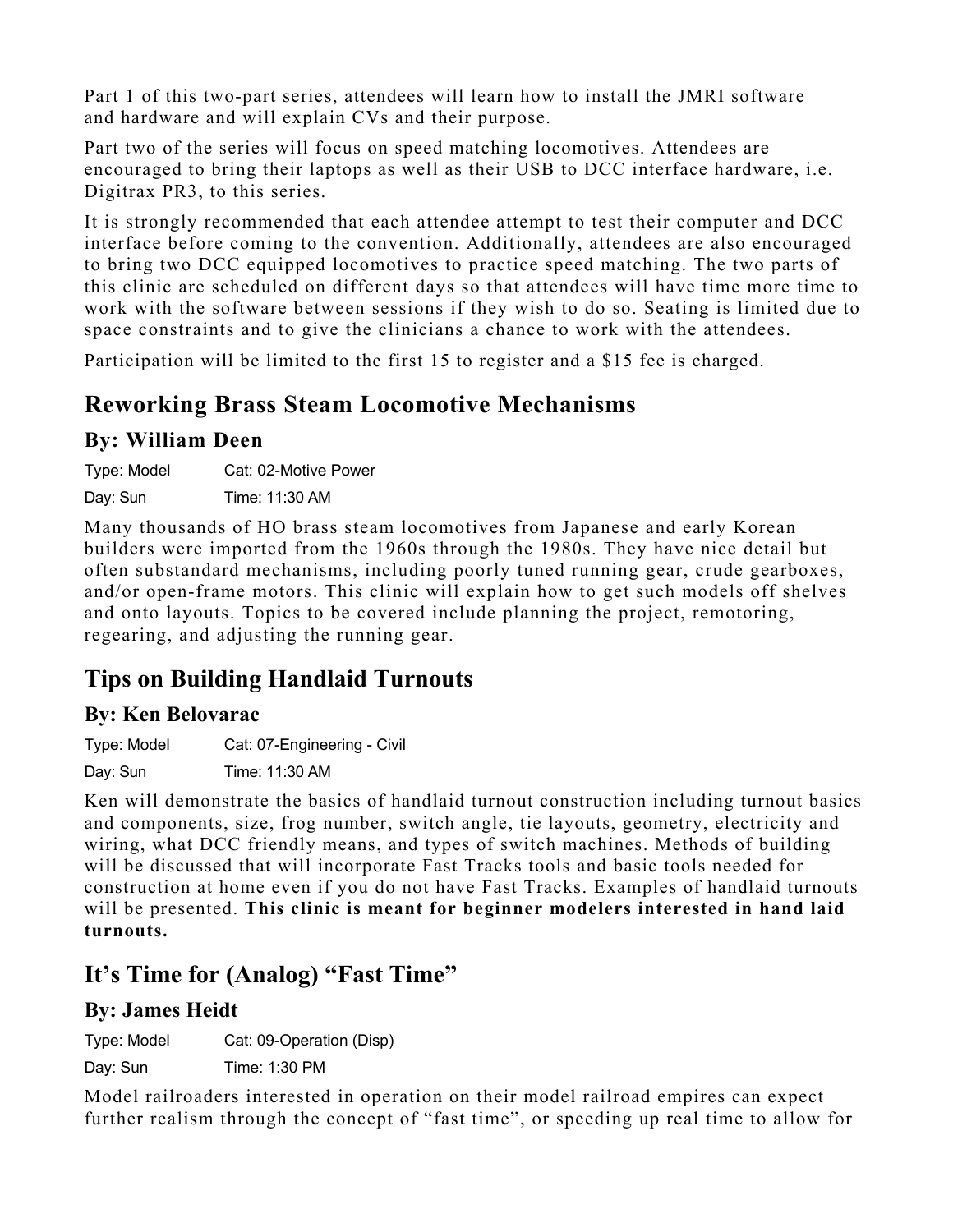the illusion of traveling further distances in our limited spaces. Jim Heidt's Ogdensburg & Norwood is modeled in 1948 - before the advent of currently used digital timepieces. In this clinic, Jim will show - by powerpoint and exhibits - the construction of good, old fashioned analog clocks set to fast time, further illuminated by LEDs to enhance night as well as daytime operations.

# **From Here to There**

#### **By: Tony Koester**

Type: Model Cat: 09-Operation (Disp)

Day: Sun Time: 1:30 PM

Model Railroad Planning editor Tony Koester will discuss how to move trains from "Here" to "There" by timetable and train-order (TT&TO) rules as well as how to move freight cars from Here to There using more realistic-format waybills.

TT&TO operations are not nearly as hard to adopt as many modelers assume and move most of the decision-making from "Simon-says," the dispatcher, to the train crews, increasing the challenge and fun for everyone.

The waybills are as simple to use as the almost standard four-cycle waybills but have a much more realistic appearance and no car cards. They can provide one, two, four, six, or even eight cycles before repeating the original movement. They're made on your home computer as Word or Excel documents.

# **GEEEEEEEEE SCALE RAILROADING**

### **By: Peter Higgins**

Type: Model Cat: Misc Day: Sun Time: 3:00 PM

What's your scale? HO Scale 1:87, O scale 1:48, S Scale 1:64, N Scale 1:160, Z Scale 1:220, We all seem to know relatively speaking what these scales are and so unique to themselves. However when we say our scale is "G" Scale the field is wide open like 3/8", 1:29, 1/2", 1:22 (G), 1:20.3 don't forget the point 3, 1/19 16mm, 1:13.7 (7/8") or 1:8 1.5"or the n such as in Fn3 just to name a few. So I simply tell people it's big enough to build it in the garden. We'll take a look at some excellent Garden Railroads and some of the challenges it takes to make a model RR in the great outdoors.

# **Advanced Topics in DCC Speed Matching**

### **By: Mark Granville**

Type: Model Cat: 08.1 DCC

Day: Sun Time: 3:00 PM

This seminar will discuss various challenges and frustrations that come up when speed matching locomotives that have decoders from different manufacturers. Examples will be presented, causes will be discussed, and solutions will be offered. A short review of speed matching procedures will be given, but it will be assumed that the attendee already has some familiarity with the concept of DCC speed matching.